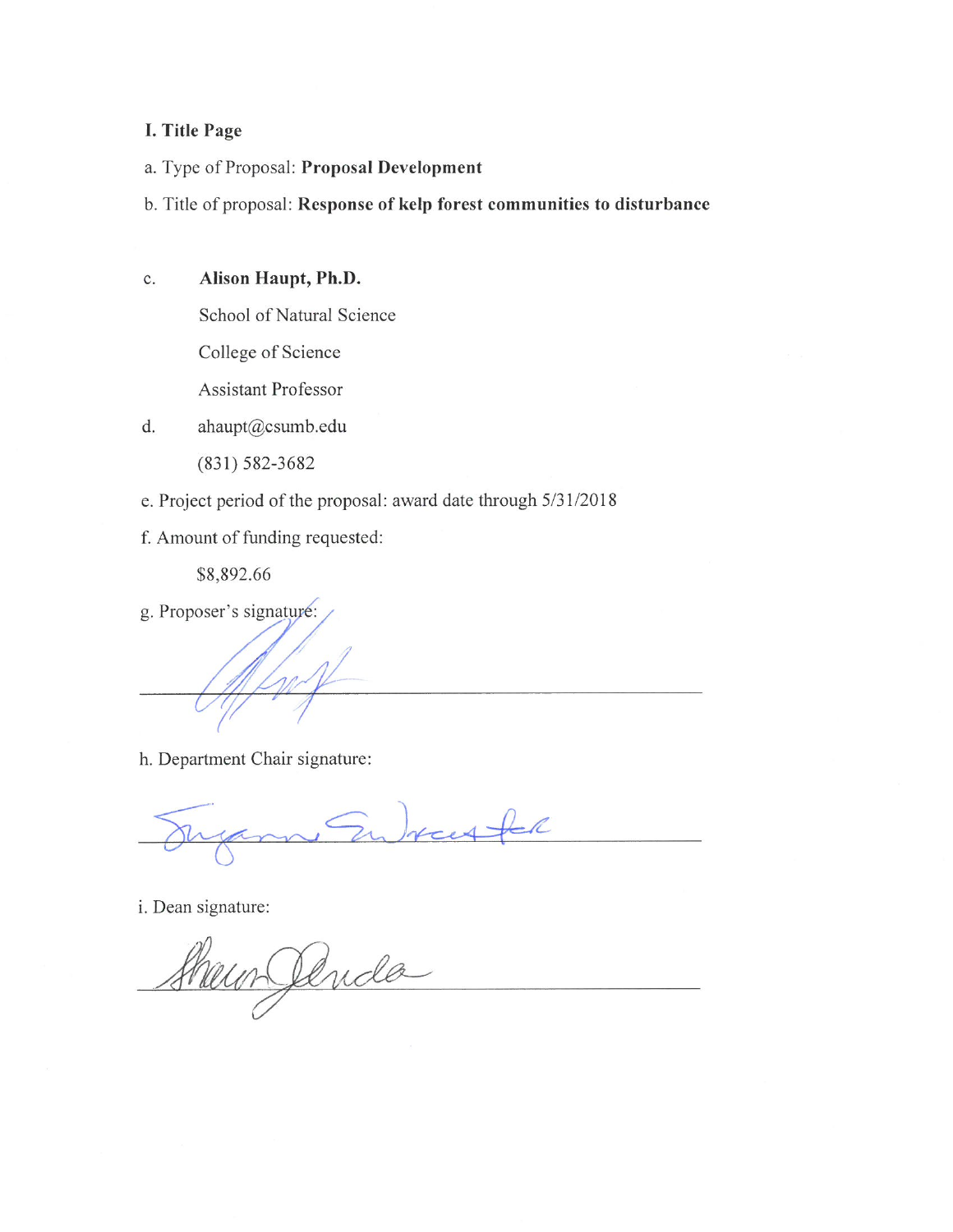## **II. Abstract**

Coastal communities rely on oceans for many vital ecosystem services. Local beaches provide recreation, supporting large economies based on tourism. However, increases in anthropogenic stressors, including climate change, is degrading these ecosystems and could be reducing the effectiveness of the services we depend on. Giant kelp (*Macrocystis pyrifera*), is a large canopy forming algae that creates an underwater structural habitat for a wide diversity of invertebrate, fish, and algal species. Not only are kelp forests the foundation for impressive biodiversity, but they also support extensive tourism and fishing economies in California. This project proposes to examine the response of kelp forests and associated communities to anthropogenic impacts and disturbances. This proposal will join a larger global network of kelp forest ecologists: the Kelp Ecosystem Ecology Network (KEEN) to examine the response to disturbance and raising temperatures, by implementing a standardized experimental kelp removal that will be replicated in kelp habitats globally. The data collected through the objectives will provide essential preliminary data for a larger NSF proposal for the global KEEN project. This project is ideal for the FIG program: 1) it is a tractable project that can be completed during the given timeframe but requires a small amount of seed funding to allow time for completion and funding for a CSUMB student, 2) favorable reviews from a previous NSF proposal for the larger global project pointed out the need for preliminary data from these kelp removals, and 3) to serve a larger number of CSUMB students I will also use data collected from this project to create an authentic data-driven module for my MSCI 340 Marine Ecology class that will provide 300-level students with an opportunity to cement the quantitative skills they've learned in previous classes.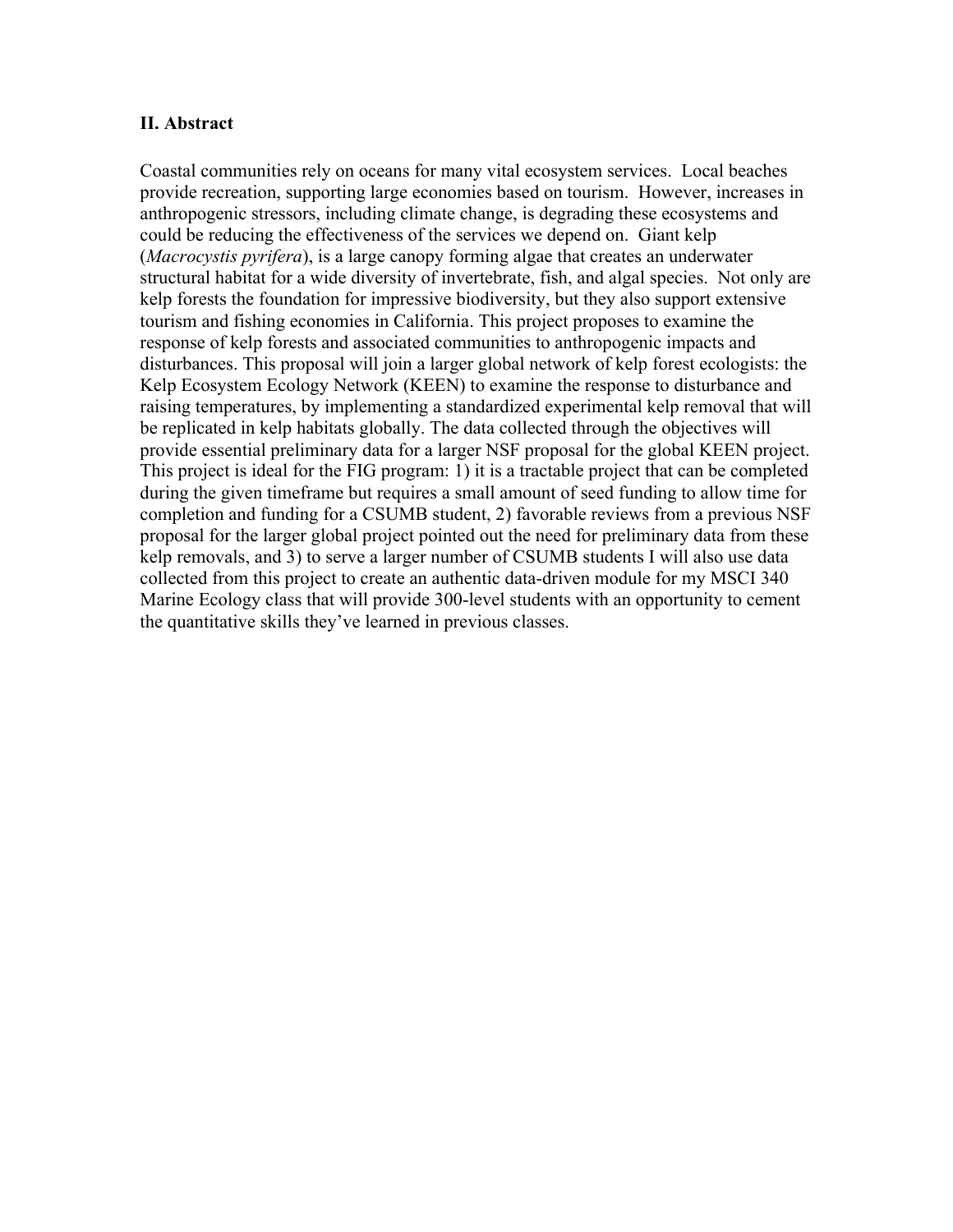## **III. Project Description**

## *A. Introduction*

Kelp forests are important foundational species that support a wealth of biodiversity and underlie coastal fishery and tourism economies (Graham 2004; Steneck et al. 2002). As a foundation species, kelps provide 3-D habitat in nearshore coastal ecosystems that support a wealth of species including abalone, rockfishes, sea otters, sea lions, among many others. Understanding how these important ecosystems will respond to future ocean conditions from climate change and other anthropogenic impacts will be paramount to effectively managing coastal resources. I am joining forces in a global network of kelp forest ecologists (Kelp Ecosystem Ecology Network: KEEN), to study how kelps respond to disturbance and changing temperatures across their entire range. Because we cannot locally manipulate coastal temperature, we will employ a standardized global sampling scheme and use geographic locations with different temperature regimes as a stand-in for warming temperatures to see how kelps will respond to warming waters and increasing levels of disturbance. Through standardized protocols, we will mimic disturbances by removing kelps and documenting how kelps and their associated communities recover post disturbance.

Through the Faculty Incentive Grant, I will work with collaborators to establish local experimental plots of the standardized KEEN protocols. This will allow me to explicitly test the response of kelps and their associated communities to large disturbances that cause the removal of kelp plants. Establishment of a KEEN site here in Monterey Bay will provide necessary preliminary data for a future NSF grant with other KEEN collaborators. Leveraging this global network will allow us to answer questions at a much larger spatial scale than what would be possible individually. The data garnered through the larger project is needed for effective and sustainable management of coastal kelp forest ecosystems in the face of climate change. FIG funds will help me develop an externally funded research program that will inform coastal management and involve CSUMB students at multiple levels: through classes like marine ecology, future capstone classes like kelp forest ecology, and also independent student projects.

## *B. Literature review and background information*

Coastal communities rely on oceans for many vital ecosystem services (Guerry et al. 2012). Local beaches provide recreation, supporting large economies based on tourism. Coastal fishermen depend on healthy ecosystems for fisheries. Coastal zones can even provide large-scale protection from storms and hurricanes (Barbier et al. 2008). However, increases in anthropogenic stressors, including climate change and development of coastal zones, is degrading these ecosystems and could be reducing the effectiveness of the services we depend on (Halpern et al. 2008; Halpern et al. 2009; Arkema et al. 2013; Jackson et al. 2001). **The objective of this project is to understand how kelp forests are affected by disturbance and climate change. This will enable me to participate in a global network of kelp ecologists: KEEN http://www.kelpecosystems.org/). Currently I am the KEEN regional coordinator for Central California and the Pacific Northwest and will be coordinating and leading standardized monitoring of kelp forests. This proposal will provide necessary preliminary data for an NSF proposal with J.E. Byrnes to provide funding for the larger KEEN project.**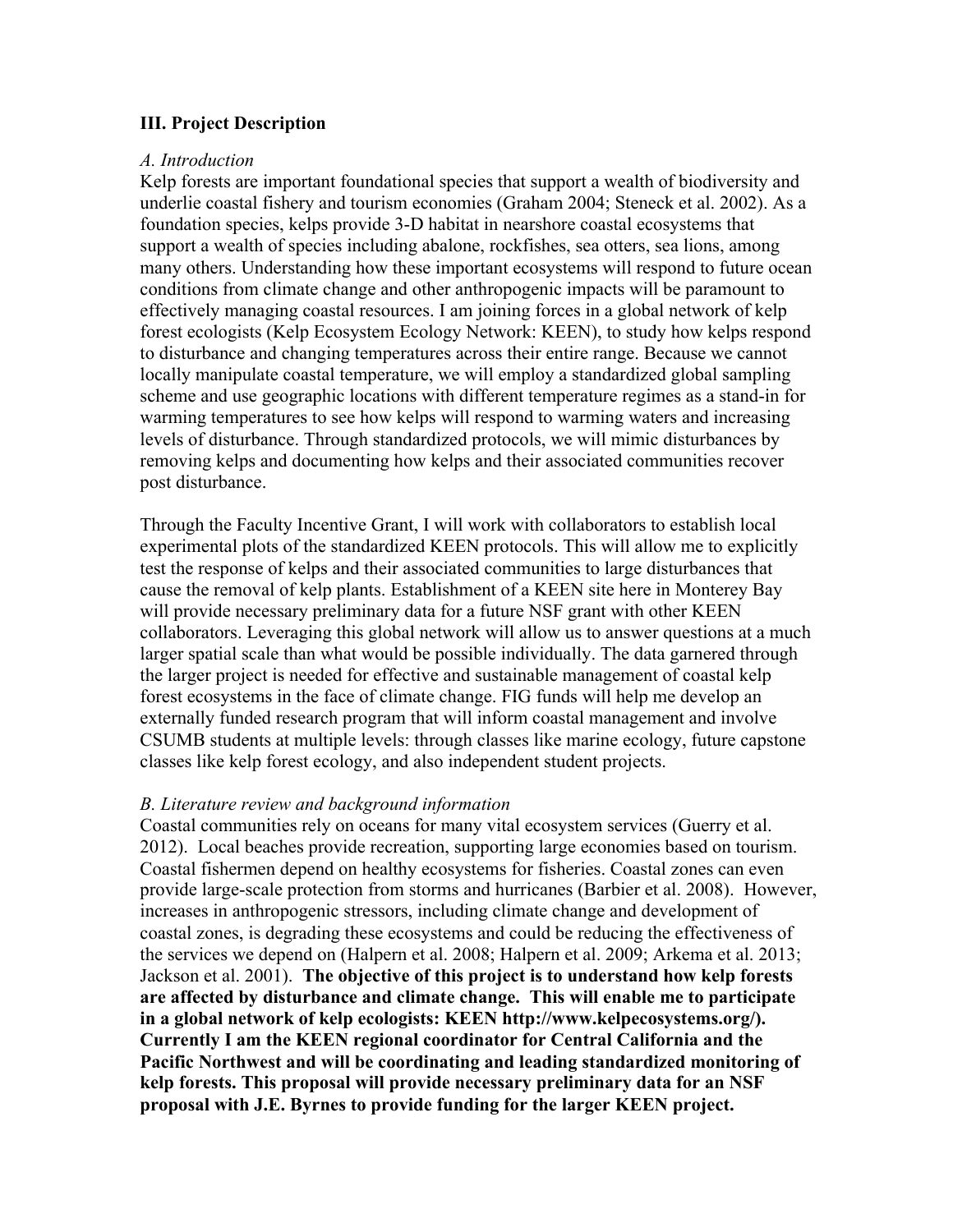Roughly 25% of the world's coastlines are dominated by kelps (Steneck et al 2002, Cavanaugh Unpublished Data). Kelps provide numerous ecosystem functions and services. On the east and west coasts of North America, kelps – seaweeds that form the foundation of many temperate rocky ecosystems – could be a useful ecosystem indicator to measure the effects of anthropogenic stressors on temperate marine ecosystems and the services they provide (Smale et al. 2013). Kelps provide many ecosystem functions and services: food for a wide variety of species (Duggins et al. 1989; Krumhansl and Scheibling 2012), alteration of water flow around shorelines (Gaylord et al. 2009), habitat to a variety of commercially important species (Carr and Syms 2006), influence marine nutrient cycling (Krumhansl and Scheibling 2012), and many others (see Dayton 1985 for a thorough review). Because of this service provision, changes in kelp abundance are likely to cause major changes to coastal ecosystems and the human communities who rely on them. Kelps also exhibit non-linear responses to disturbance and change (Steneck 2012; Steneck et al. 2002; Estes and Palmisano 1974), which further makes them an appropriate indicator for large-scale ecosystem change. Historically kelp forests have been negatively impacted by poor sewage treatment facilities during the 1950's in southern California (North 1964). Overfishing associated with proximity to coastal populations can also reduce apex predators and thus increase herbivory and lead to deforestation of kelp forests (Steneck et al. 2002). On the west coast of the United States kelp distribution and abundance shows a negative correlation with population density (B. Feist unpublished data).

Kelps are particularly susceptible to changes in ocean temperature due to their physiological and ecological dependence on cold water. Kelps equatorward range limits are set by a combination of physiological tolerance of adults (Lüning 1984, Hatcher et al. 1987), limits to reproduction, tolerance of gametophytes, failure of recruits (Ladah et al. 1999), and nutrient availability (Dayton 1985) which often correlates with temperature (Deysher and Dean 1986). Changes in temperature threaten to act on any and all of these. In particular, temperature induced decreases in growth and reproduction in kelps suggest that increases in temperature may inhibit kelps ability to recover from strong but local short-term disturbances (Wernberg et al. 2010). If kelps are not able to recover from a strong short-term disturbance, then the ecosystem may shift into one of several alternate states dominated by sea urchin barrens (Harrold and Reed 1985), algal turfs (Connell et al. 2008), foliose understory algae (Arkema et al. 2009), sessile suspension feeders (Rassweiler et al. 2010) and more. Each of these alternate community states has radical implications for all species in the kelp forest food web. Indeed, changes in the food web may help to force and maintain these new alternate states (Estes and Palmisano 1978).

We have already witnessed climate change related impacts on kelp forests in nearly every region of the globe. In Australia, climate change has hindered kelp recovery from heat waves (Wernberg et al 2010), caused range shifts in giant kelp (Merzouk and Johnson 2011), facilitated range shifts of urchin herbivores (Ling et al. 2009), and has been implicated to interact with urbanization to alter the relative competitive superiority of kelps and algal turfs (Connell et al. 2008). In Norway, warming waters have facilitated epibiont growth, a dominance of ephemeral algae and large-scale kelp die-offs (Moy and Christie 2012). Similarly, in the eastern North America, warmer waters have been linked to the success of epibionts (Krumhansl & Scheibling 2011) and increases in herbivore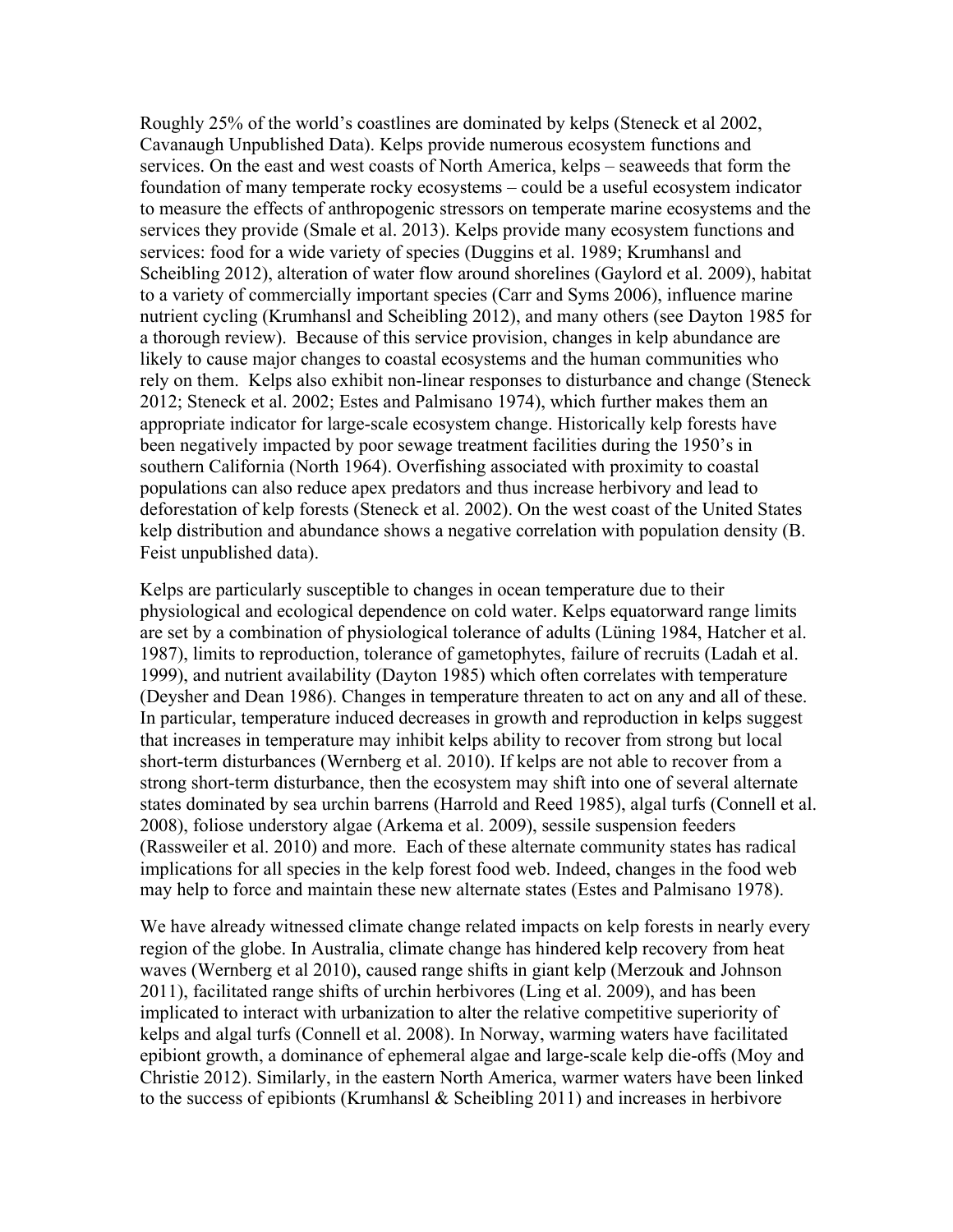grazing rates (Krumhansl & Scheibling 2011), which cause kelp canopy defoliation. Open space on the substratum may then be rapidly colonized by invasive algal species that prevent the recruitment of kelps (Levin et al. 2002, Scheibling & Gagnon 2006). We are also beginning to see range shifts in southern Europe as climate drives shifts in kelp biomass (Pehlke and Bartsch 2008, Fernandez 2011, Tuya et al. 2012) and reproduction. Last, in the exception that proves the rule, climate change has led to shifts in oceanography that have caused waters around South Africa to become colder, and thus actually has led to kelps marching towards the equator (Bolton et al. 2012). Climaterelated impacts to foundation species, species that provide food and habitat for entire ecological communities, are likely to be especially consequential due to the critical influence these species have on ecosystem structure and function (Ellison et al. 2005). *Macrocystis pyrifera,* commonly known as giant kelp, is a classic example of a foundation species and supports one of the most productive and valuable coastal ecosystems in the world. However, giant kelp is particularly sensitive to changes in environmental conditions, and climate change has already impacted the abundance and distribution of giant kelp forests globally.

KEEN is a global network of kelp biologists that seeks to answer the questions of how temperature affects the ability of kelps to respond to disturbance. To answer this question KEEN is implementing standardized experimental kelp removal plots to track recovery and response to disturbance of kelp forests and their associated communities across a wide range of temperature regimes that span the thermal tolerances of kelps. I helped to lead the first implementation of these experiments in the Gulf of Maine and will now implement, in coordination with collaborators at Moss Landing Marine Lab and Hopkins Marine Station, experimental plots in Monterey Bay California. **These experiments will provide experience for students through fieldwork, lab work, analysis, and will provide a platform for potential independent student projects and a future capstone (project-based) course at CSUMB.**

#### *C. Statement of need and importance of project*

This project will support collection of preliminary data about how kelp forest communities respond to disturbance. Previous submissions of this project with collaborators to the National Science Foundation, have received positive reviews, but reviewers pointed out the need for further preliminary data. To that end, regional collaborators are working to separately fund pilot projects to collect necessary preliminary data that would strengthen a future NSF proposal. The start-up funds I received from CSUMB have been used to purchase equipment needed for this project, but cannot be used for PI or student time required for this project. The FIG is crucial for me to support a student working on this project and to allow me the time to work on grant writing, which must happen during the semester when – in the absence of any buy-out – most of my time is dedicated to teaching.

With funding, I will contribute to global research program that examines the consequences of controlled and natural disturbance on kelp forests across thermal gradients within different biogeographic regions. This will enable us to build models to tease apart the role of temperature change *per se* versus local species-specific effects on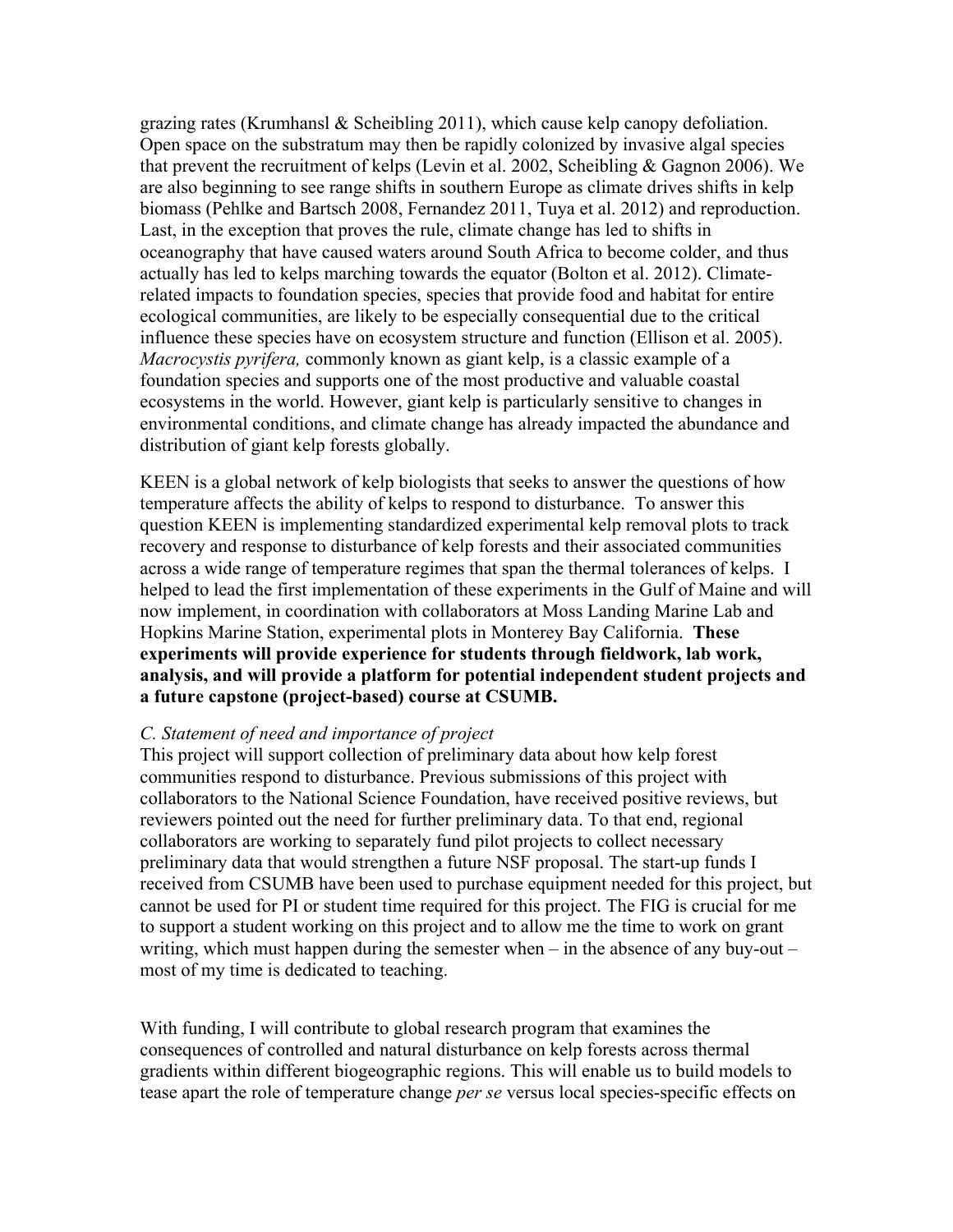the response of kelps and their communities to disturbance to better understand the effects of future climate change on these important ecosystems. This project is also timely here in Monterey Bay: some local kelp forests are beginning transition to urchin urchin barrens has purple sea urchins have become more common on the central coast (Pers observation, Pearse, J and Watanabe, J pers comm).

## *D. Project goals and objective*

The goals/objectives of this project are to:

- 1. Establish and monitor a standardized KEEN experimental removal and control plots in Monterey Bay in collaboration with Dr. Fiorenza Micheli at Hopkins Marine Station and Dr. Scott Hamilton at Moss Landing Marine Lab.
- 2. Contribute to a large global effort through the KEEN network to answer 3 questions:
	- a. How will increases in mean temperature affect the ability of kelp forest communities to recover from disturbance?
	- b. How will average temperature interact with disturbance common to all areas to affect kelps and associated communities?
	- c. Are these effects system specific, or are they general across all global temperate rocky reefs?
- 3. Use these preliminary data to apply for NSF (deadline February 2018) and California Sea Grant (preproposal deadline March 2018).

## *E. Enhancing long-lasting scholarly professional growth*

I am excited to lead an effort here in Monterey Bay to contribute to the understanding of how kelp forests will respond to and potentially recover from climate change and other disturbances. Currently, I serve as the regional coordinator for the KEEN program and work with other kelp forest ecologists locally and globally. By implementing these standardized removal experiments at a global scale, we will be able to test the response of kelp forest communities to disturbance across the range of kelp's thermal gradients, which will allow us to extrapolate potential response of kelp forest communities to warming ocean conditions. Not only will this project contribute to the larger global KEEN network, but it will also provide me with a platform for my future kelp forest ecology research program here in Monterey Bay. These removal experiments will be maintained long-term with local collaborators and will also be used to support other small independent projects for future undergraduate and graduate students. For example, a student could use these removals to test for how presence of kelp in rocky substrate affects recruitment of different invertebrates and fishes.

Additionally, balancing teaching with starting a research program is challenging, particularly when combined with being on maternity leave my 3<sup>rd</sup> semester at CSUMB. As a subtidal researcher, this problem is exacerbated because one cannot conduct subtidal research while pregnant and so I had to postpone starting this portion of my field research program before being on maternity leave. Funding through the FIG program will be essential for me as an early-career female researcher to overcome some of the biological barriers I have encountered to starting this project.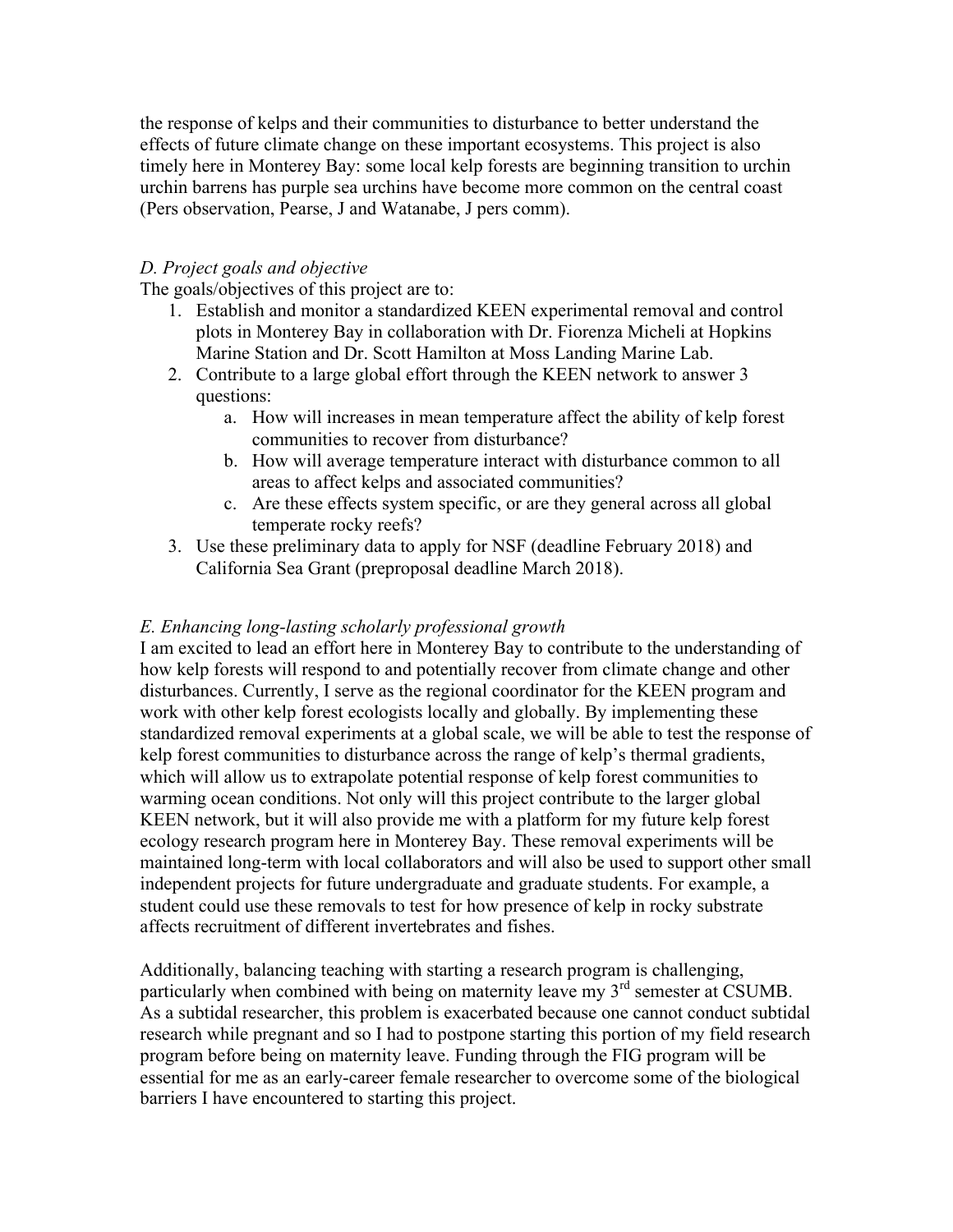#### *F. Student involvement description*

The FIG will fund one student who will contribute to field work and analysis of this project. This project will give a student an authentic research experience where they can contribute to a larger global project and also have the potential to implement their own smaller project. CSUMB has a large contingent of scientifically certified SCUBA divers, but there is a dearth of projects for these highly motivated students to work on. This project and future offshoots of this project would help fill this gap. Throughout my 2 years at CSUMB, I have successfully mentored undergraduates including UROC scholars, UROC researchers, students completing independent projects, and a CSUMB REU student. Nearly all of these students have gone on to present their projects at CSUMB research showcases and at regional marine ecology conferences. This project would give the student an opportunity to be involved with a project from the beginning through analysis and communication of results and I would encourage the student to present his/her results at a regional conference.

I will also use the preliminary results from this project to create a module for my MSCI 340 Marine Ecology class that will give students a chance to work with data in an ecological context. Many of our MSCI students at CSUMB struggle with quantitative and statistical skills. In the lab for MSCI 340, I place an emphasis on using data in a hands-on manner that gives students opportunities to practice skills learned in other classes including STAT 250 and MSCI 350. It's important that students practice skills learned in these statistics classes in their upper division courses to solidify their statistical foundations. This project will also serve as a pilot for a future group capstone class that I will develop centered on Kelp Forest Ecology. This will be another opportunity for students to make use of their scientific diving skills. Future proposals based on preliminary data from this project will also provide funding for more CSUMB undergraduates.

#### *G. Reference List*

- Arkema, KK., G Guannel, G Verutes, SA Wood, A Guerry, M Ruckelshaus, P Kareiva, M Lacayo, and JM. Silver. 2013. Coastal Habitats Shield People and Property from Sea-level Rise and Storms. *Nature Climate Change* 3 (7): 1–6.
- Arkema KK, DC Reed, SC Shroeter. 2009. Direct and indirect effects of giant kelp determine benthic community structure and dynamics. Ecology. 90(11):3126-3137.
- Barbier, E, B Evamaria W Koch, BR Silliman, SD Hacker, E Wolanski, J Primavera, EF Granek, et al. 2008. Coastal Ecosystem-based Management with Nonlinear Ecological Functions and Values. *Science* 319 (5861): 321–3.
- Bolton JJ et al. 2012. South African kelp moving eastwards: the discovery of *Ecklonia maxima* at De Hoop Nature Reserve on the south coast of South Africa. African journal of marine science 34(1):147-151.
- Carr M, C Syms. 2006. In. The Ecology of Marine Fishes: California and adjacent waters. LG Allen, DJ Pondella, and MH Horn (eds). University of California Press, Berkeley. Pp 670.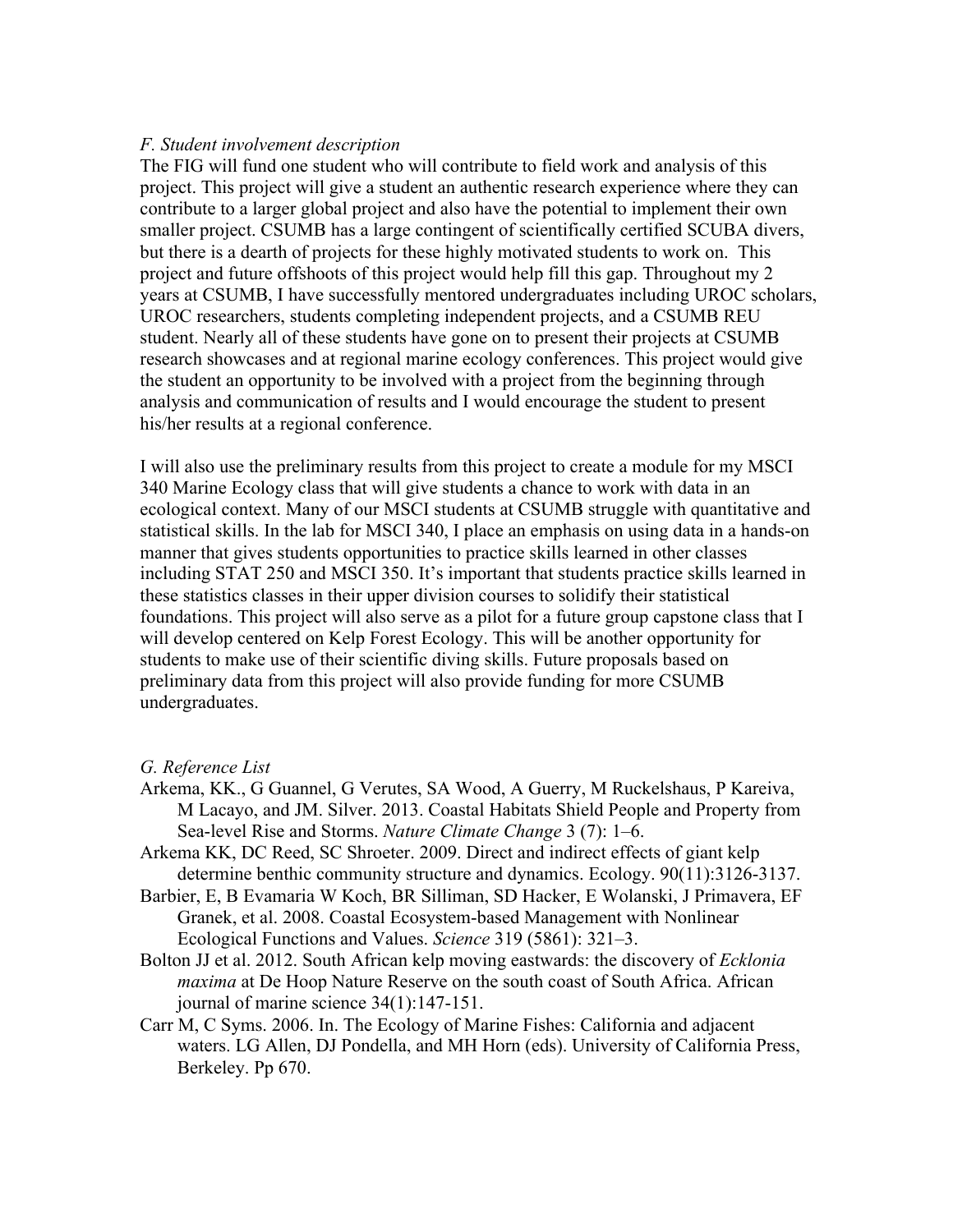- Connell SD, AD Irving. Integrating ecology with biogeography using landscape characteristics: a case study of subtidal habitat across continental Australia. Journal of biogeography 35(9):1608-1621.
- Duggins, D O, CA Simenstad, and JA Estes. 1989. Magnification of Secondary Production by Kelp Detritus in Coastal Marine Ecosystems. *Science* 245(4914): 170–173.
- Dayton PK. 1985. Ecology of kelp communities. Annual review of ecology and systematics 16(1):215-245.
- Ellison AM et al. 2005. Loss of foundation species: consequences for the structure and dynamics of forested ecosystems. Frontiers in ecology and the environment 3(9):479-486.
- Estes, J.A., and JF Palmisano. 1974. Sea Otters: Their Role in Structuring Nearshore Communities. *Science* 185 (4156): 1058–1060.
- Fernandez C. 2011. The retreat of large brown seaweeds on the north coast of Spain. European journal of phycology 46(4):352-360.
- Gaylord, B, JH Rosman, DC Reed, JR Koseff, J Fram, S Macintyre, K Arkema, et al. 2009. Spatial Patterns of Flow and Their Modification Within and Around a Giant Kelp Forest. *Limnology and Oceanography* 52 (5): 1838–1852.
- Graham, MH. 2004. Effects of local deforestation on the diversity and structure of southern California giant kelp forest food webs. Ecosystems 7(4):341-357.
- Guerry, AD, et al. 2012. Modeling Benefits from Nature: Using Ecosystem Services to Inform Coastal and Marine Spatial Planning. *International Journal of Biodiversity Science, Ecosystem Services & Management* 8 (1-2): 107–121.
- Halpern, BS et al. 2008. A Global Map of Human Impact on Marine Ecosystems. *Science*  319 (5865): 948–52.
- Halpern, BS et al. 2009. Mapping cumulative impacts to California Current marine ecosystems. *Conservation Letters* 2:138-148.
- Harrold C, DC Reed. 1985. Food availability, sea urchin grazing, and kelp forest community structure. Ecology 66(4):1160-1169.
- Hatcher BG, H Kirkman, WF Wood. 1987. Growth of the kelp *Ecklonia radiate* near the northern limit of its range in Western Australia. Marine Biology 95(1):63-73.
- Jackson, J.B.C., et al. 2001. Historical Overfishing and the Recent Collapse of Coastal Ecosystems. *Science* 293 (5530): 629.
- Krumhansl, KA, and RE Scheibling. 2012. Production and Fate of Kelp Detritus. *Marine Ecology Progress Series* 467: 281–302.
- Ladah LB, JA Zertuche-Gonzalez, G Hernandez-Carmona. 1999. Giant kelp recruitment near its southern limit in Baja California after mass disappearance during ENSO 1997-1998. Journal of phycology 35(6):1106-1112.
- Levin PS et al. 2002. Community-wide effects of nonindigenous species on temperate rocky reefs. Ecology 83(11):3182-3193.
- Ling SD, CR Johnson. 2009. Population dynamics of an ecological important rangeextender: kelp beds verses sea urchin barrens. Marine ecology progress series 374:113-125.
- Lüning K. 1984. Temperature tolerance and biogeography of seaweeds. Helgolander Meeresunters 38(2):305-317.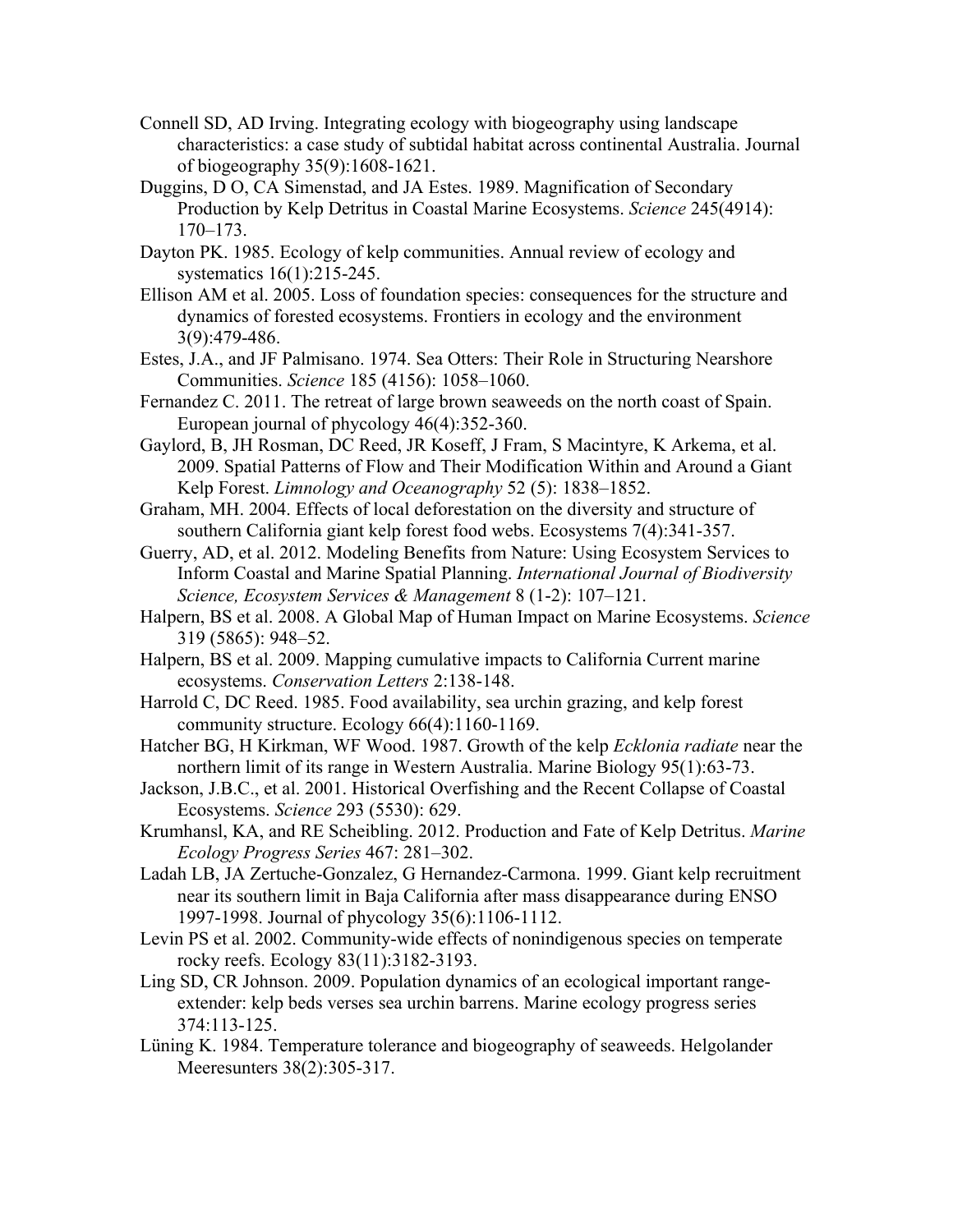- Merzouk A and LE Johnson. 2011. Kelp distritution in the northwest Atlantic Ocean under a changing climate. Journal of experiment marine biology and ecology 400(1):90-98.
- Moy FE, H Christie. 2012. Large-scale shift from sugar kelp to ephermeral algae along the south and west coast of Norway. Marine biology research 8(4):309-321.
- North WJ. 1964. Ecology of the rocky nearshore environment in Southern California and possible influences on discharged wastes. *Adv Water Poll Resources* 3:247-274
- Pehlke C, I Bartsch. 2008.Changes in depth distribution and biomass of subittoral seaweeds at Helgoland between 1970 and 2005. Climate research 37(2-3):135-147.
- Rassweiler A, RJ Schmitt, SJ Hollbrook. 2010. Triggers and maintenance of multiple shifts in the state of a natural community. Oecologia 164(2):489-498.
- Scheibling RE and P Gagnon. 2006. Competitive interactions between the invasive green alga *Codium fragile* and native canopy-forming seaweeds in Nova Scotia. Marine ecology progress series 325:1-14.
- Smale, DA, MT Burrows, P Moore N O Connor, and SJ Hawkins. 2013. Threats and Knowledge Gaps for Ecosystem Services Provided by Kelp Forests : a Northeast Atlantic Perspective. *Ecology and Evolution*: 1–23.
- Steneck, R.S., M.H. Graham, B.J. Bourque, D. Corbett, J.M. Erlandson, J.A. Estes, and M.J. Tegner. 2002. Kelp Forest Ecosystems: Biodiversity, Stability, Resilience and Future. *Environmental Conservation* 29 (4): 436–459.
- Steneck, RS. 2012. Apex Predators and Trophic Cascades in Large Marine Ecosystems: Learning from Serendipity. *PNAS* 109 (21): 7953–4.
- Tuya F et al. 2012. Patterns of landscape and assemblage structure along a latitudinal gradient in ocean climate. Marine ecology progress series 466:9-19.
- Wernberg T et al. 2010. Decreasing resilience of kelp beds along a latitudinal temperature gradient: potential implications for a warmer future. Ecology letters 13(6):685-694.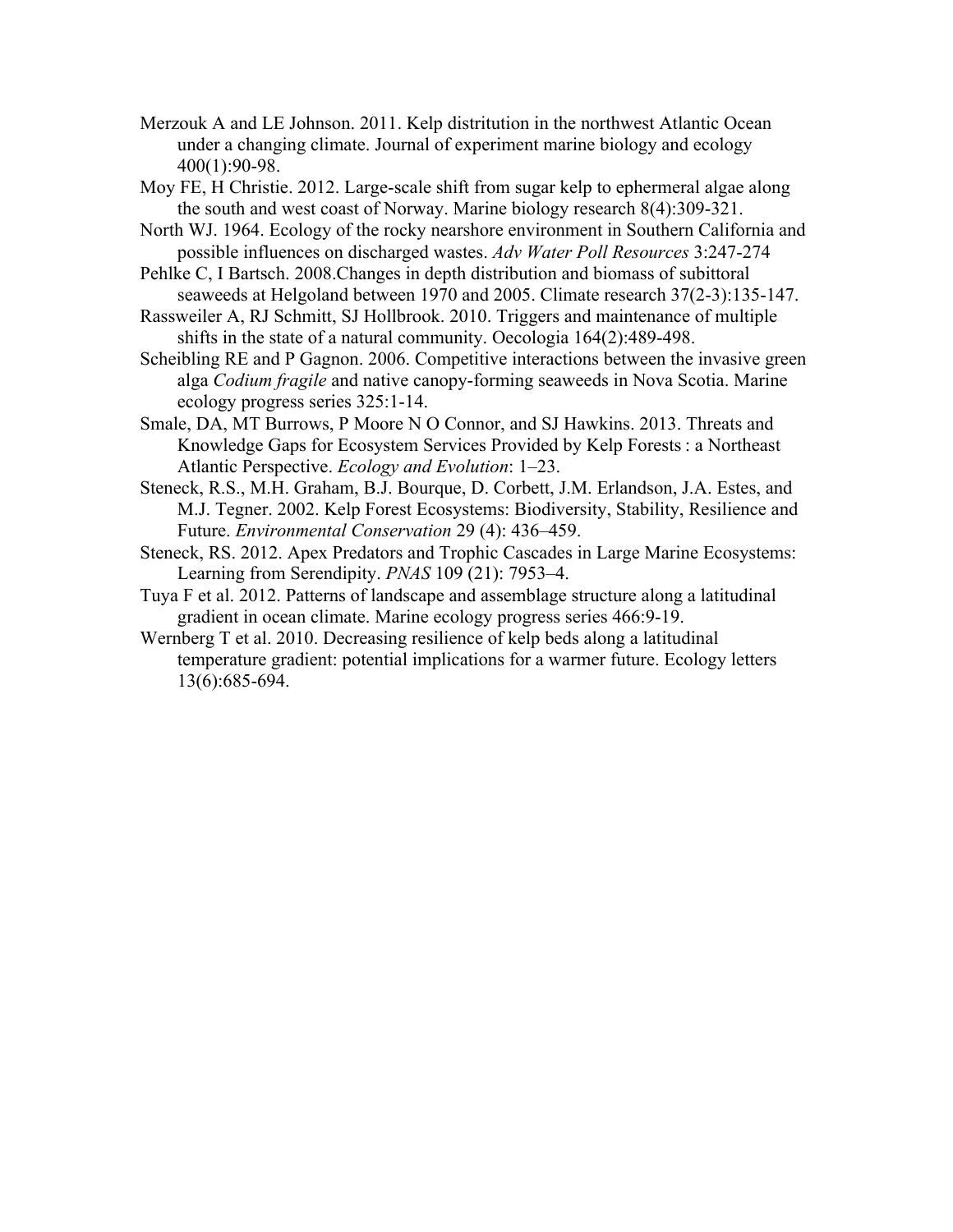# **IV. Activity Plan/Methods/Project Design and Timeline.**

The goal of this FIG grant is to establish one KEEN standardized removal site in Monterey Bay that will contribute to a larger global effort to examine the effect of disturbance on kelp forest communities. This effort will provide necessary preliminary data for a large collaborative NSF grant. The larger KEEN project will improve our understanding of how economically and ecologically important kelp forest ecosystems will respond to future climate change. This work will also solidify local collaborations with Hopkins Marine Station and Moss Landing Marine Lab.

#### *Work plan*

## Site Selection:

Site will be selected to be of moderate wave exposure relative to the region and will have continuous kelp habitat between 8-12m. Sites will be selected that have relatively good initial kelp densities, although initial density will be used as a covariate. So that the process is comparable to the global KEEN network, we will use these standardization choices to make our results broadly comparable between regions without having to incorporate an excessive number of covariates. The CSUMB student funded through this project will work with me to do reconnaissance dives to identify a suitable site that has continuous rocky substrate and is large enough for the 3 control and 1 removal sites.

#### Site layout:

At a single site, we will locate four plots along a 60m transect (Figure 1). One of these plots will be chosen at random as the removal plot. The other three will serve as controls. The transect will run alongshore, with depth held relatively constant.





Pre and post removal sampling protocol:

We will sample twelve  $1m^2$  quadrats in the center of each plot (Figure 2). In each plot, we will count the abundance of kelps and estimate the cover (point-contact-method) of other large algae, and sessile invertebrates. We will also measure densities of mobile invertebrates. In experimental plots we will then remove the major structure-forming kelps in a circle 8m in radius (roughly  $200m^2$ ) by clipping them just above their holdfast, as kelps meristems are located just beneath their blades. This method will simulate kelp die back without leading to disturbance of other sessile species. A temperature logger will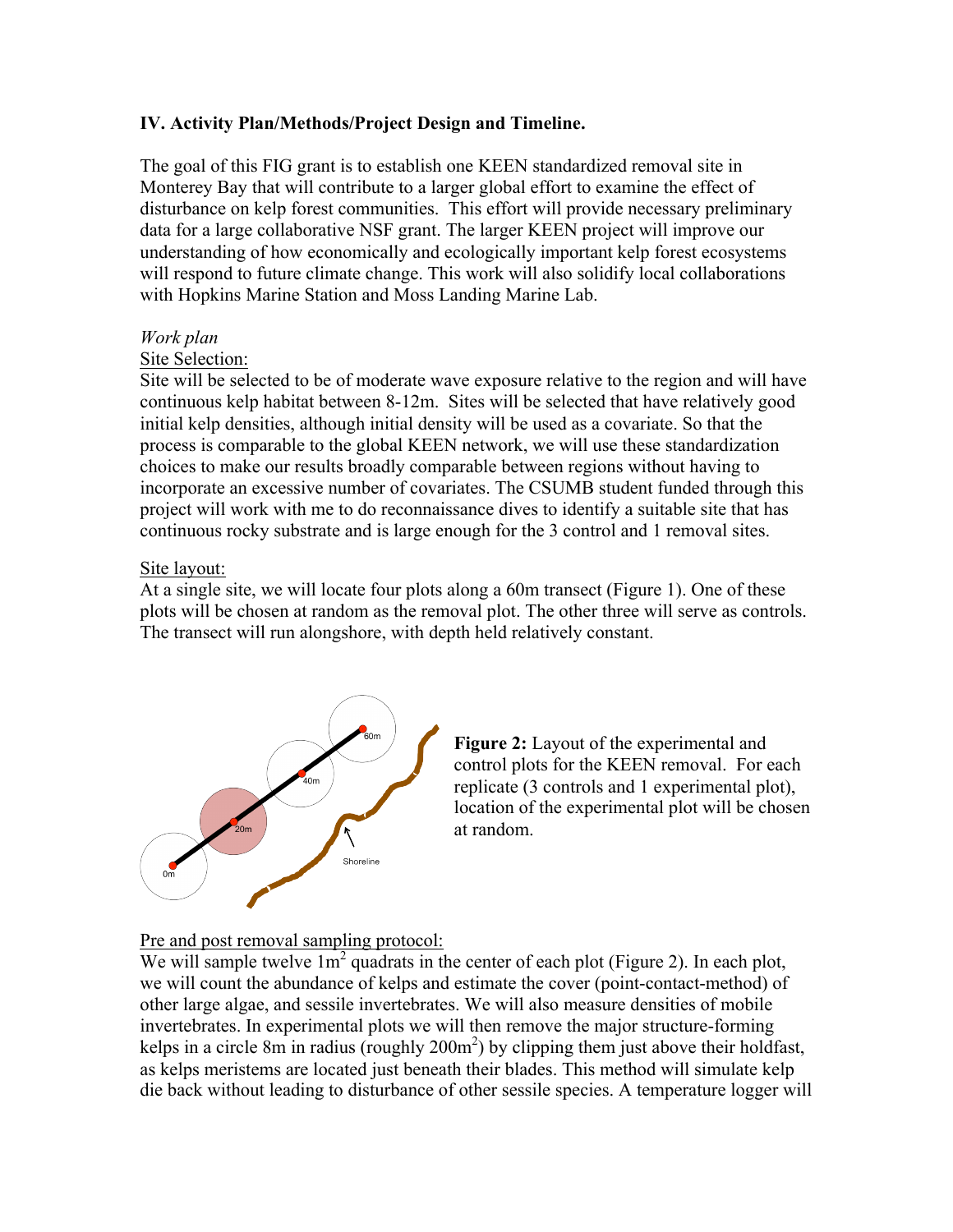be placed in the middle of the control plot. We will also sample in the same way (without removing kelp) in 3 control plots for each experimental plot. See Figure 2 for the experimental design layout. All plots will be resampled using the same methods every three months to track any changes.



Figure 1: Sampling design for the removal and control  $\sum_{n=1}^{\infty}$  plots for the KEEN project. Each square represents a 1m<sup>2</sup> quadrat where mobile benthic invertebrates and fishes will be counted individually and algae and sessile invertebrates will be counted using Unit Point Contacts (UPCs). Each plot is a circle with an 8m diameter (note the figure is not to scale) to create a large buffer area between the experimental survey area and the edge of the removal because of shading effects from large canopyforming kelp plants.

## Analysis:

For our analyses, we will examine the relationship between temperature relative to thermal limit of the kelp species removed and three variables: 1) response of kelp abundance to manipulation relative to control, 2) response of non-kelp algal percent cover, and 3) response of sessile invertebrate cover. We will also examine change in mobile invertebrate abundance.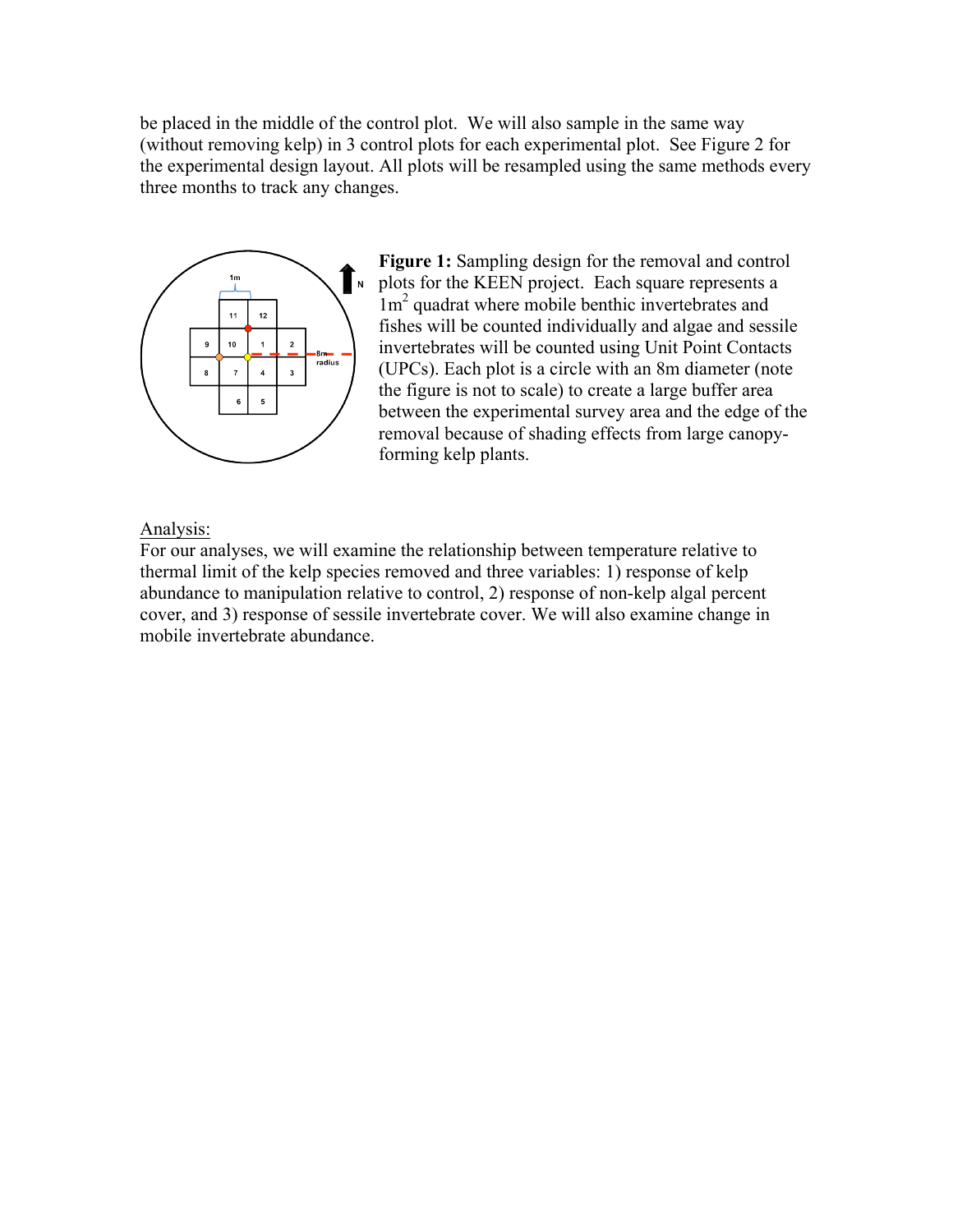# *Timeline*

| <b>Month</b>     | <b>Task</b>                                                            |
|------------------|------------------------------------------------------------------------|
| April 2017       | Identify undergraduate student that will be supported by this project. |
|                  | Schedule sampling days                                                 |
|                  | Create data sheets specific to Monterey Bay                            |
| May 2017         | Train students.                                                        |
|                  | Field work to identify location of experimental plots                  |
|                  | Refine data sheets post dives                                          |
| June 2017        | Initial sampling of experimental removal plots for baseline data       |
|                  | Removal of kelp from removal plot                                      |
| <b>July 2017</b> | Re-evaluate data sheets and species lists                              |
|                  | Enter data and create workflow for analysis                            |
|                  | Start conversations with collaborators about NSF Grant                 |
| September        | Resample plots 3 months post kelp removal                              |
| 2017             | Start introduction for NSF grant with collaborators                    |
| October 2016     | Enter data and preliminary analyses of changes                         |
|                  | Create module for MSCI 340 based on collected data                     |
|                  | Write budget for NSF proposal                                          |
| November         | Begin preproposal process for CA Sea Grant                             |
| 2016             | Write methods for NSF proposal                                         |
| December         | Resample plots 6 months post kelp removal                              |
| 2016             | Write broader impacts for proposal                                     |
| January 2016     | Send drafts of CA SG proposal and NSF proposal to outside readers for  |
|                  | feedback                                                               |
| February         | Submit proposal to National Science Foundation Biological              |
| 2016             | Oceanography program and pre-proposal to California Sea Grant.         |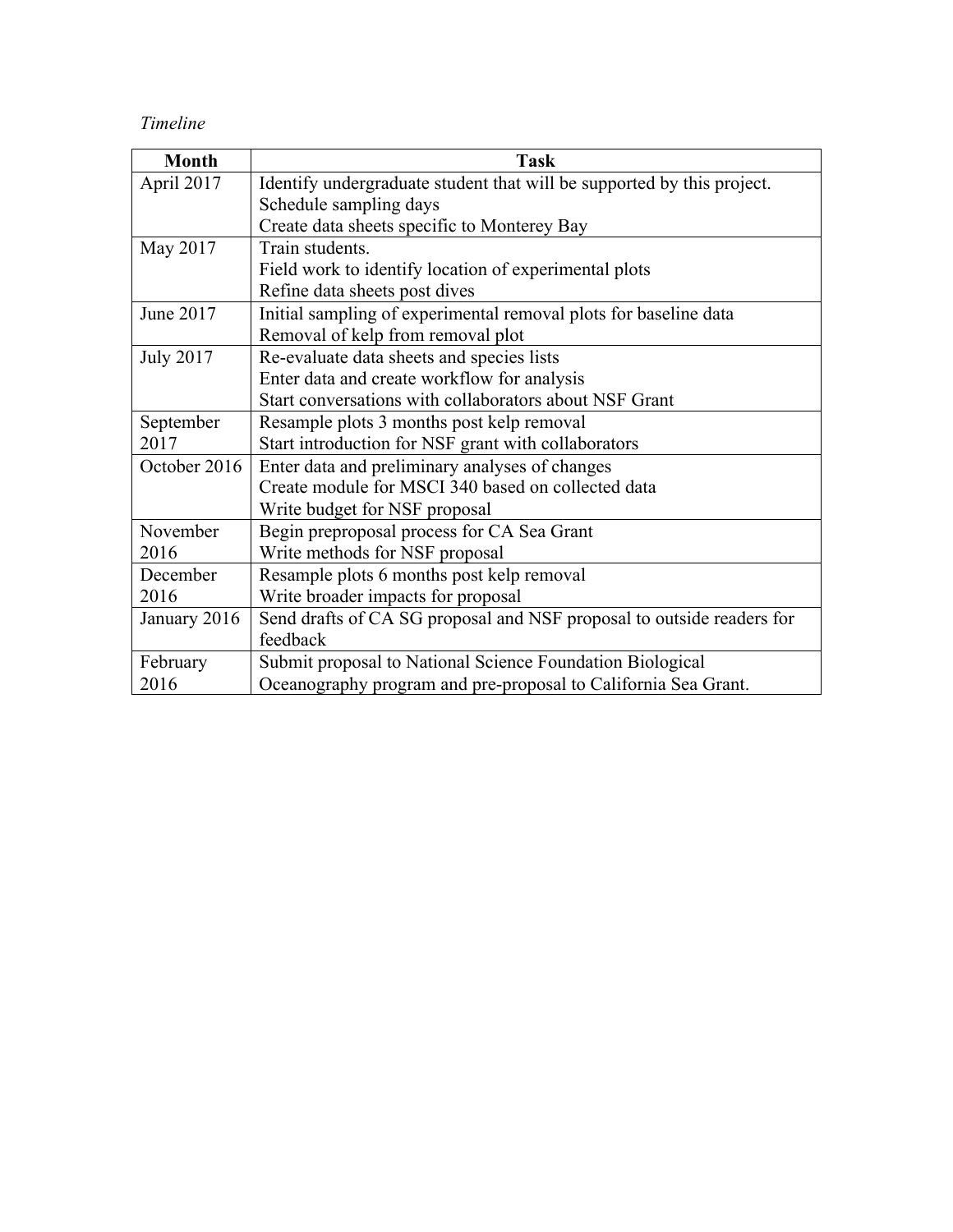# **V. Likelihood of External Funding**

I am a third-year tenure-track Assistant Professor in Marine Science at CSUMB and am working to establish a research program here at CSUMB. Currently I have one successful externally funded grant through the NASA NSPIRES program that is funding a collaborative project with University of Massachusetts Boston, UC Los Angeles, and the Zooniverse (zooniverse.org). This project will establish a work flow for improving access to NASA landsat data and strengthen our citizen science work through Floating Forests (floatingforests.org) and creation of curricula for high school and college students. I also have a collaborative NSF grant that is currently pending. This proposal is with collaborators at University of Washington and UC San Diego and would fund a project to use population genetics to assess the response of parasite populations to changes in biodiversity. This project would fund 5-6 CSUMB undergraduates to complete Research Internships in Molecular Ecology, which will provide these students with fundamental skills that will enhance opportunities for graduate school and jobs post graduation.

Additionally, a previous version of this proposal was submitted to NSF with collaborator Dr. Jarrett Byrnes (University of Massachusetts Boston) and the proposal was well received. However, reviewers wanted to see more preliminary data as a proof of concept that the KEEN network would be able to establish experimental plots. **Thus, the collection of preliminary data funded through this FIG grant is essential to support a successful larger NSF grant with these collaborators.** These data would also support a proposal to CA Sea Grant with collaborators at Moss Landing Marine Lab, CSU San Diego, and Stanford University to separately fund local KEEN work.

# **External Funding Opportunities:**

Sponsor name: National Science Foundation Program title: Biological Oceanography Program RFP web address: https://www.nsf.gov/funding/pgm\_summ.jsp?pims\_id=11696 Deadline: February 15, 2018 Date range: 3 years after award is made (~Summer/Fall 2018 - 2021) Funding range: ~\$100K-\$900K

Sponsor name: California Sea Grant College Program Program title: Special Focus Awards for New Faculty Members RFP web address: (from previous deadline) https://caseagrant.ucsd.edu/grants-andfunding/call-for-preliminary-proposals-2018#preproposal-guidelines Deadline: Preproposal date March 2018 Date range: February 1, 2019 – February 1, 2020 Funding range: \$125,000